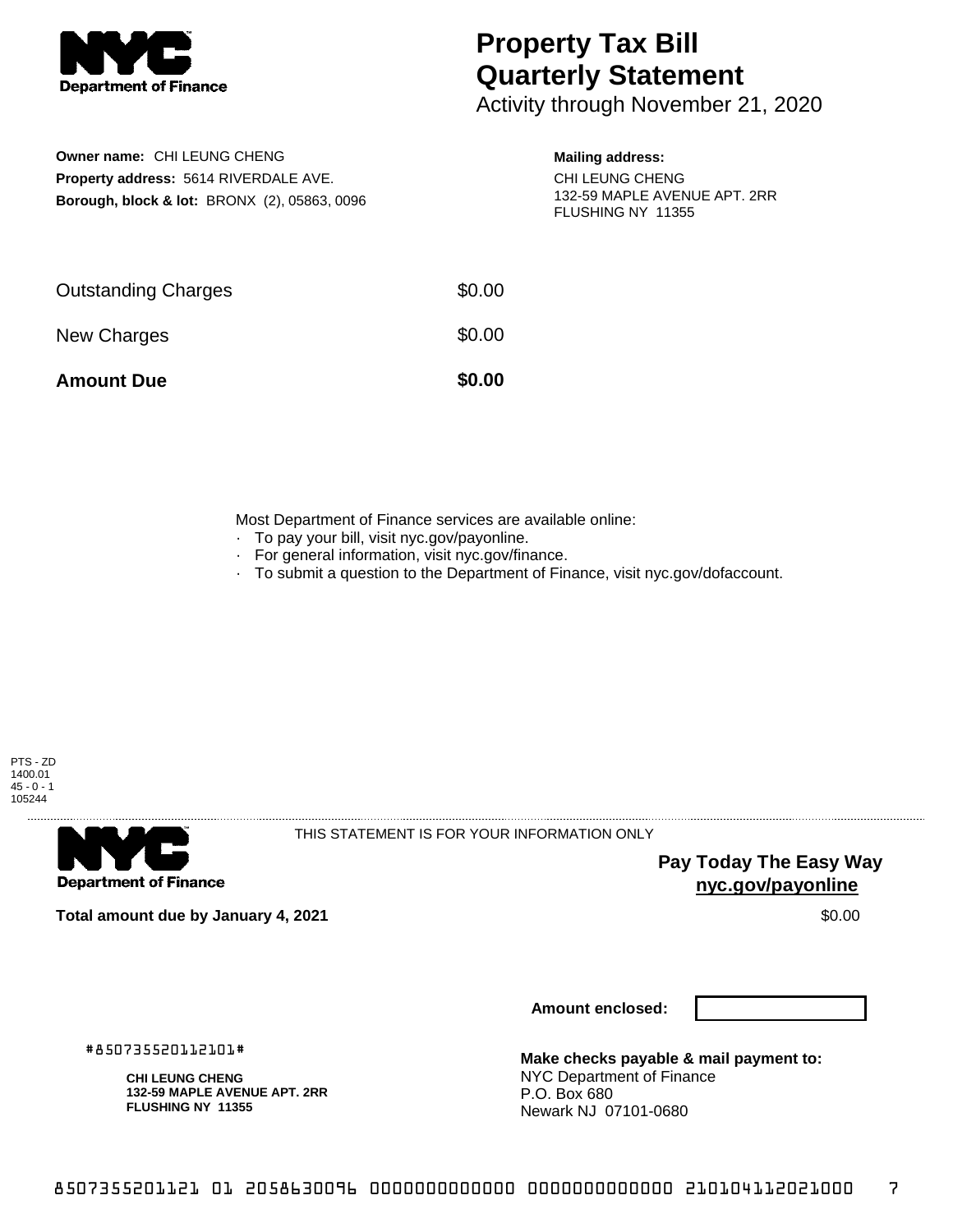

| <b>Previous Charges</b>                                                                       |                          |                          | <b>Amount</b>                                      |
|-----------------------------------------------------------------------------------------------|--------------------------|--------------------------|----------------------------------------------------|
| Total previous charges including interest and payments                                        |                          | \$0.00                   |                                                    |
| <b>Current Charges</b>                                                                        | <b>Activity Date</b>     | <b>Due Date</b>          | <b>Amount</b>                                      |
| Finance-Property Tax<br><b>Adopted Tax Rate</b><br>Payment<br>Payment Adjusted                | 09/26/2020<br>01/01/2021 | 01/01/2021               | \$2,067.26<br>$$-24.68$<br>$$-2,067.26$<br>\$24.68 |
| <b>Total current charges</b>                                                                  |                          |                          | \$0.00                                             |
| <b>Tax Year Charges Remaining</b>                                                             | <b>Activity Date</b>     | Due Date                 | <b>Amount</b>                                      |
| Finance-Property Tax<br>Adopted Tax Rate                                                      |                          | 04/01/2021               | \$2,067.26<br>$$-24.68$                            |
| <b>Early Payment Discount</b><br><b>Early Payment Discount</b><br>Payment<br>Payment Adjusted | 09/26/2020<br>01/01/2021 | 04/01/2021<br>04/01/2021 | $$-20.47$<br>\$0.17<br>$$-2,046.79$<br>\$24.51     |
| Total tax year charges remaining                                                              |                          |                          | \$0.00                                             |
| <b>Overpayments/Credits</b>                                                                   | <b>Activity Date</b>     | <b>Due Date</b>          | <b>Amount</b>                                      |
| <b>Credit Balance</b>                                                                         |                          | 10/01/2020               | $$-49.19$                                          |

Total overpayments/credits remaining on account **by a struck of the struck of the S49.19** \$49.19

You must apply for a refund or a transfer of credits resulting from overpayments within six years of the date of **the overpayment or credit. Please note that overpayments and credits are automatically applied to unpaid taxes.**

## **Home banking payment instructions:**

- 1. **Log** into your bank or online bill pay website.
- 2. **Add** the new payee: NYC DOF Property Tax. Enter your account number, which is your boro, block and lot, as it appears here: 2-05863-0096 . You may also need to enter the address for the Department of Finance. The address is P.O. Box 680, Newark NJ 07101-0680.
- 3. **Schedule** your online payment using your checking or savings account.

## **Did Your Mailing Address Change?** If so, please visit us at **nyc.gov/changemailingaddress** or call **311.**

When you provide a check as payment, you authorize us either to use information from your check to make a one-time electronic fund transfer from your account or to process the payment as a check transaction.